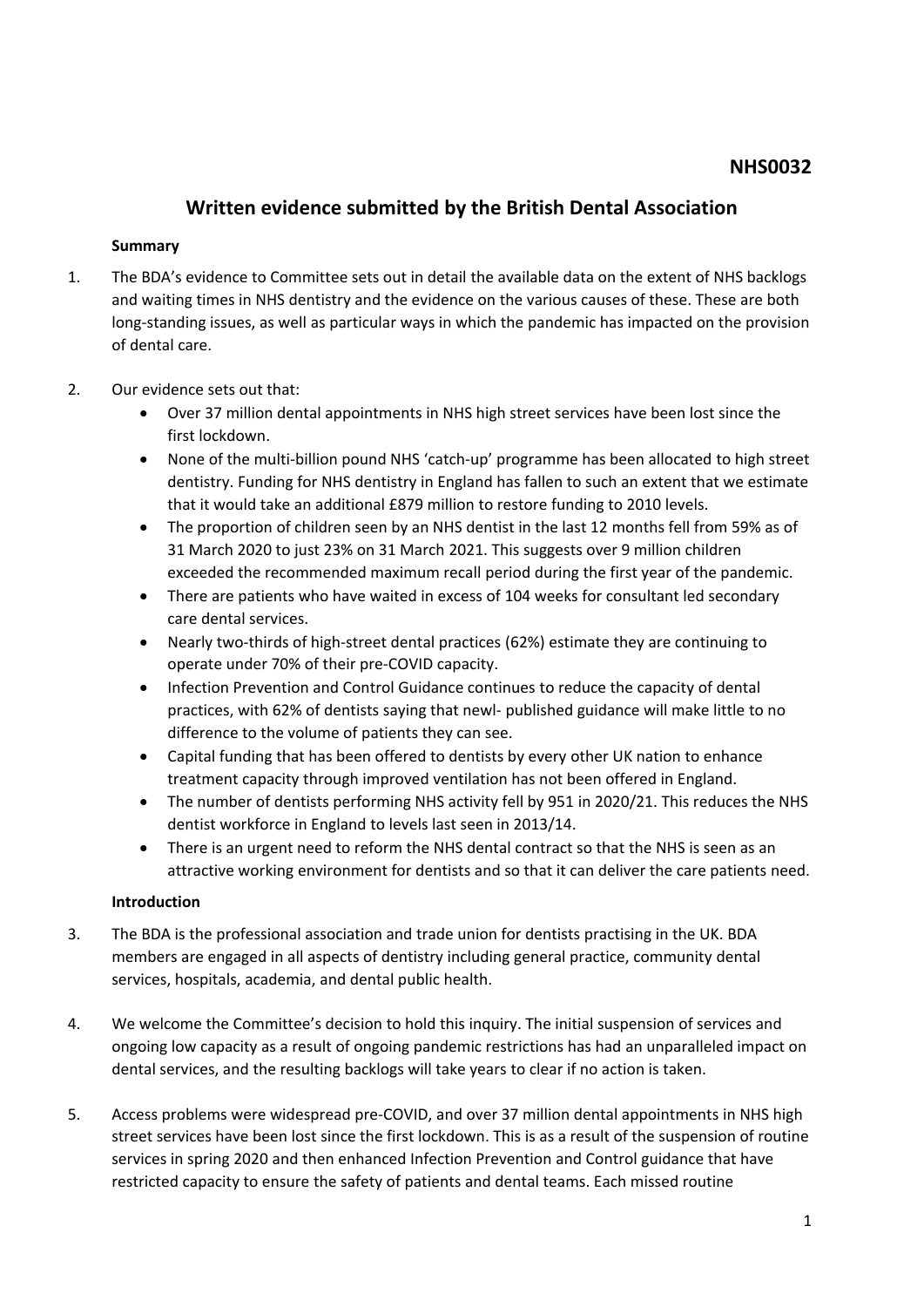appointment is a missed opportunity to catch problems early, translating into higher costs to the NHS, and worse outcomes for our patients. For those in pain, this means unacceptable delays, and a reliance on avoidable antibiotics. As a result of these access issues, dentistry has been the number one problem raised with Healthwatch, with four in five (79%) patients saying they found it difficult to access timely care.

- 6. Community Dental Service (CDS)<sup>1</sup> patients those with learning disabilities, who are housebound or have other disabling conditions which prevent them from visiting a dentist on the high street – faced yearlong waiting times pre-COVID in many places, and these have worsened since the start of the pandemic owing to limits on elective procedures. There has been limited disclosure of data relating to both paediatric and vulnerable adult patients since the outset of the pandemic, however we understand that some patients can now expect delays of over four years through referral to treatment. Full disclosure is the only way we can meaningfully plan and prioritise.
- 7. Primary dental care services faced existential challenges as a result of COVID. These have magnified, and strategies adopted by government, such as controversial imposed activity targets, have forced a focus away from the more time-consuming urgent cases – which need to be our priority – and towards routine cases that enable practices to hit perverse activity measures. Meanwhile, capital funding that has been offered to dentists by every other UK nation to enhance capacity through improved ventilation has not been offered in England. The overall response is undermining dedicated practices, and risks accelerating the long-term drift away from the NHS.
- 8. These pandemic pressures come after a decade in which the resources available to fund NHS dentistry in England have fallen to such an extent that we estimate that it would take an additional £879 million to restore funding to 2010 levels. However, while investment to support NHS dental services is necessary, it is not sufficient to resolve the COVID backlog and the historic problems. If we are to resolve these issues, then transformational change is required. An activity-based primary care NHS contract has proved wholly incompatible with delivering dental care during a pandemic, which has a cascade effect across all dental services in England. The rollout of better systems and contracts and appropriate resourcing are now necessities.
- 9. At the time of writing none of the multi-billion pound NHS 'catch-up' programme has been allocated to high street dentistry. Despite messages from both the BDA and Healthwatch England to the Treasury, echoed by growing numbers of cross-party MPs, no additional funds were allocated in the budget or spending review to underpin the recovery, reform and rebuild of high street dental services. As Sir Robert Francis noted ahead of the budget *"every part of the country is facing a dental* care crisis, with NHS dentistry at risk of vanishing into the void. The Government needs to use the *forthcoming spending review to provide vital investment in services like dentistry that help keep us all healthy and ensure we build back better for current and future generations."* Failure to act here will have ongoing impact on service sustainability, and with it scope to tackle the unprecedented backlogs.
	- 10. Dentistry must also not be an afterthought in the health service reforms brought forward by the Health and Care Bill currently going through Parliament. The Bill shifts the responsibility for commissioning primary care dentistry to the new Integrated Care Systems. However, as it stands

<sup>&</sup>lt;sup>1</sup> Dental treatment for people with special needs nhs.uk (accessed 30Aug21) [https://www.nhs.uk/using-the-nhs/nhs](https://www.nhs.uk/using-the-nhs/nhs-services/dentists/dental-treatment-for-people-with-special-needs/)[services/dentists/dental-treatment-for-people-with-special-needs/](https://www.nhs.uk/using-the-nhs/nhs-services/dentists/dental-treatment-for-people-with-special-needs/)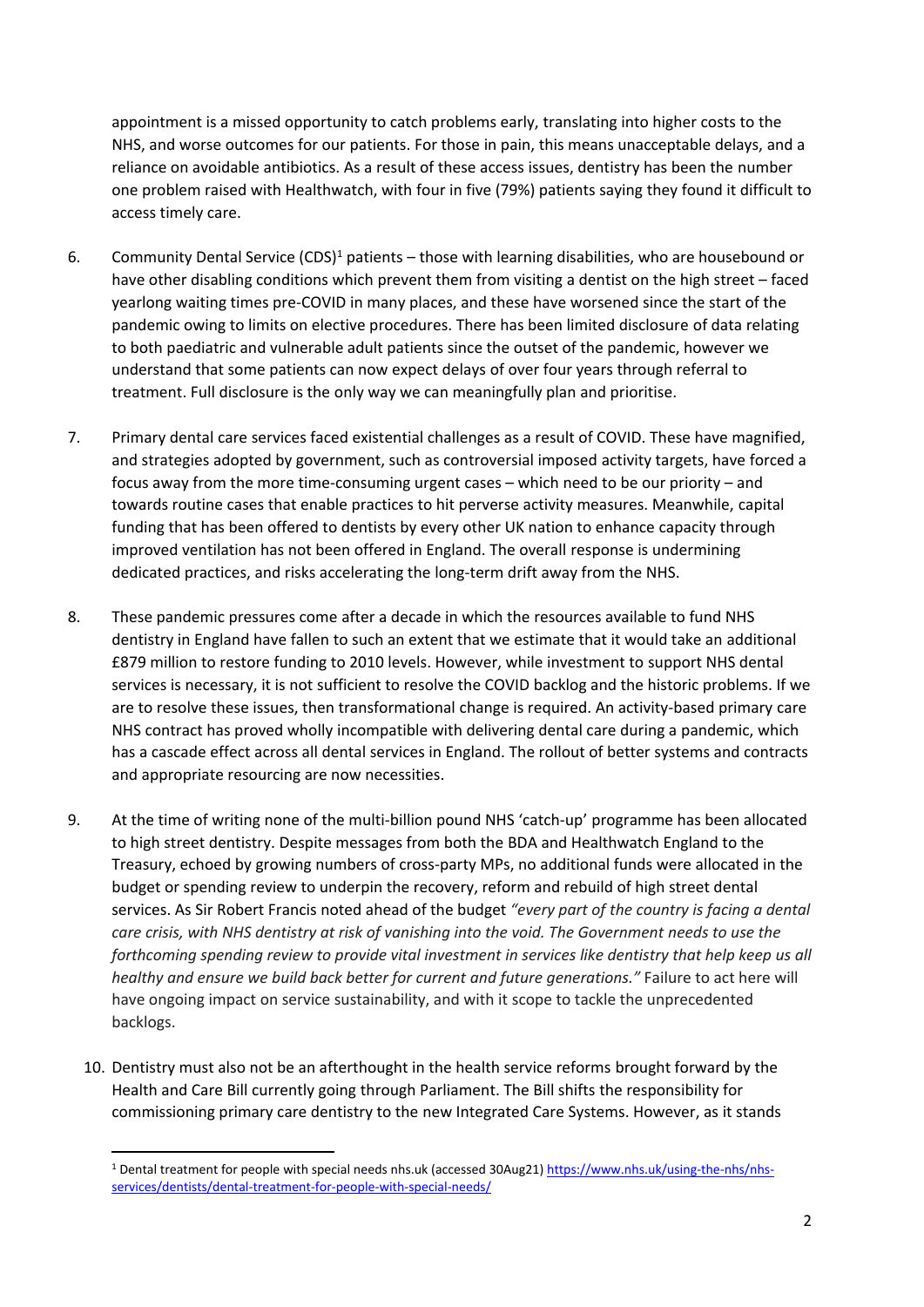dentistry is not in any way included in the governance structures and programmes of work of either Integrated Care Boards or Integrated Care Partnerships. We cannot effectively tackle the huge backlogs in NHS dentistry without dentists having a voice in the making of commissioning decisions which affect their services and the millions of patients they treat.

11. The BDA would be pleased to give oral evidence if it would be helpful to the inquiry.

## **The scale of the backlog and pent-up demand**

- 12. NHS dental services cover a workforce based in high street, community and hospital settings, working in a wide range of specialities. The impact of COVID on specific services and patient cohorts has varied, as have the knock-on effects on backlogs and ongoing demand.
- 13. Demand for services is greater than ever across the general population, with many vulnerable groups (veterans and service families<sup>2</sup>, refugees and asylum seekers, those experiencing homelessness etc) left without access to NHS services. Oral health inequalities are widening for those unable to access care or who have long waits for treatment.

## *Routine and urgent care*

- 14. High street NHS General Dental Services have long faced significant pent-up demand reflecting ongoing capacity issues, with only enough services commissioned to cover around half of the English population. Consequently, the pre-COVID 'business as usual' saw many patients unable to secure timely access to appropriate dental services, close to home and appropriate to their needs.
- 15. In the spring of 2020, all routine dental care in England was paused for over two months. With social distancing and additional decontamination between patients essential since then, dentists have been able to see only a fraction of their usual patients.
- 16. Nearly 30 million appointments in high street General Dental Services were lost in the 12 months following the first lockdown: representing over two thirds the total volume of treatment delivered in a typical year. As of the end of October 2021 the figure is now at over 37 million, and with dentists still facing clear limits on how many patients they can see, this unprecedented backlog continues to grow.
- 17. The proportion of children seen by an NHS dentist in the last 12 months fell from 59% as of 31 March 2020 to just 23% on 31 March 2021. This suggests over 9 million children exceeded the recommended maximum recall period during the first year of the pandemic.
- 18. Official data is not collected on waiting lists in England for primary dental care. However, research from Healthwatch England has indicated patients being asked to wait up to three years for routine appointments - or six weeks for emergency care.
- 19. Demand today is unlikely to take the same shape as it did pre-pandemic, or indeed in the early stages of lockdown. The disruption to access and ongoing care, the parallel suspension of public health programmes, and changes in lifestyle and dietary habits during lockdown are, taken together, likely to increase demand for treatment. Delays to diagnosis inevitably mean poorer outcomes for patients, and more extensive and expensive interventions.
- 20. Urgent care represented over 60% of all courses of treatment delivered when practices reopened in June 2020. While urgent care levels delivered are now similar to the pre COVID period (around 300,000 per month) this still represents a much higher proportion of total treatment delivered in

<sup>2</sup> Veterans and service families are covered by the Armed Forces Covenant:

https://www.armedforcescovenant.gov.uk/wp-content/uploads/2021/06/NHS-health-care-for-the-Armed-Forces-community-JUNE-2021\_ISSUE.pdf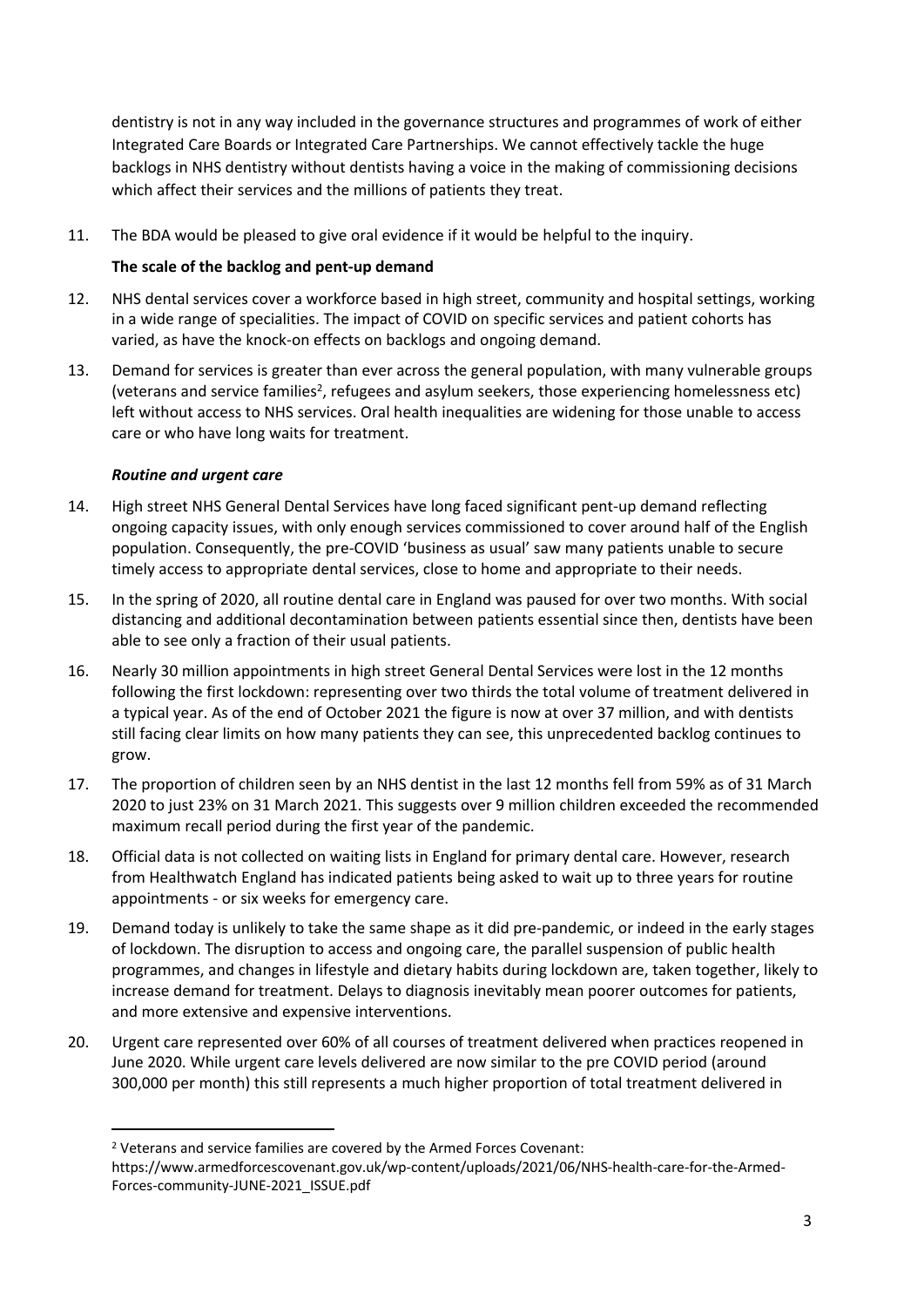what is a very limited service. Given wider factors in play, it is not clear that current demand for urgent care is being met.

21. It is now widely expected that oral health inequality will widen, and greater treatment need is likely to emerge in more deprived communities. Scotland's participation figures during the pandemic have shown reduced capacity impacting most on those in the least affluent communities, who were already the least likely to attend. Data is not currently published in the same format in England.

## *Elective surgery*

- 22. Prior to COVID, tooth decay was consistently the number one reason for hospital admissions among young children. While tooth extractions under General Anaesthetic may lose this status as a result of the suspension and ongoing disruption to elective surgery, levels of demand have not dissipated. Dentists in hospital and community services are responsible for performing these procedures, serving both vulnerable adult and paediatric patients.
- 23. Along with partners including Mencap we have sought data on the size of backlogs for GA extractions since the outset of the pandemic. This has featured in contact with officials, and formal requests direct to the Secretary of State. However, we are still awaiting full disclosure.
- 24. The lack of robust data means activity here does not even fall within the recovery plan for elective surgery. Yearlong waiting times were standard before COVID, and we understand that the total wait from referral through to treatment for some patients requiring sedation may now be as long as four years. Clearly without disclosure on the scale of the problem there is no basis to develop an effective plan.
- 25. Access to theatre space remains a major issue for dentistry. The CDS who are contracted separately from the trust to deliver surgery under GA in hospital theatres, struggle to gain access to theatre space.
- 26. While patients are unable to access routine care, or are stuck on long waiting lists, their oral health will be deteriorating. Early detection and treatment of all oral disease including oral cancer is of vital importance to the success and cost of care.
- 27. In 2020 waiting times for consultant led secondary care dental services rose to an average waiting time of 21 weeks with only 35% of the patients being seen within 18 weeks and this has improved slightly in 2021 with average waits of 14 weeks and 60 percent seen within 18 weeks<sup>3</sup>. Those national figures, however, mask the dramatic regional differences faced by patients. There are patients waiting in excess of 104 weeks. RTT data shows patients in the Southwest in 2021 were waiting on average 74 weeks compared with 8 weeks in London. Such regional disparities are not limited to hospital dental services.

#### *Domiciliary care*

- 28. Domiciliary care is a small part of NHS dentistry, serving a highly vulnerable population, both the housebound and those in care homes. It is anticipated these groups were largely unable to access mainstream dental care during lockdown, and face ongoing challenges and high levels of need.
- 29. Historic analysis suggest levels of commissioning were wholly inadequate pre-pandemic, equivalent to providing coverage to under 1.3% of the population whose activity is significantly limited by disability or ill health. BSA data indicates 62,634 visits took place in 2019, and that figures fell to less than 25,000 in 2020, with 75% of that activity taking place in the first 3 months before lockdown.
- 30. In 2019, the Care Quality Commission concluded that care home residents required better, more consistent dental provision. Clearly the pandemic has moved us further from that objective.

<sup>3</sup> NHS England (2021) Consultant-led referral to treatment waiting times data (accessed 30Aug21 https://www.england.nhs.uk/statistics/statistical-work-areas/rtt-waiting-times/rtt-data-2020-21/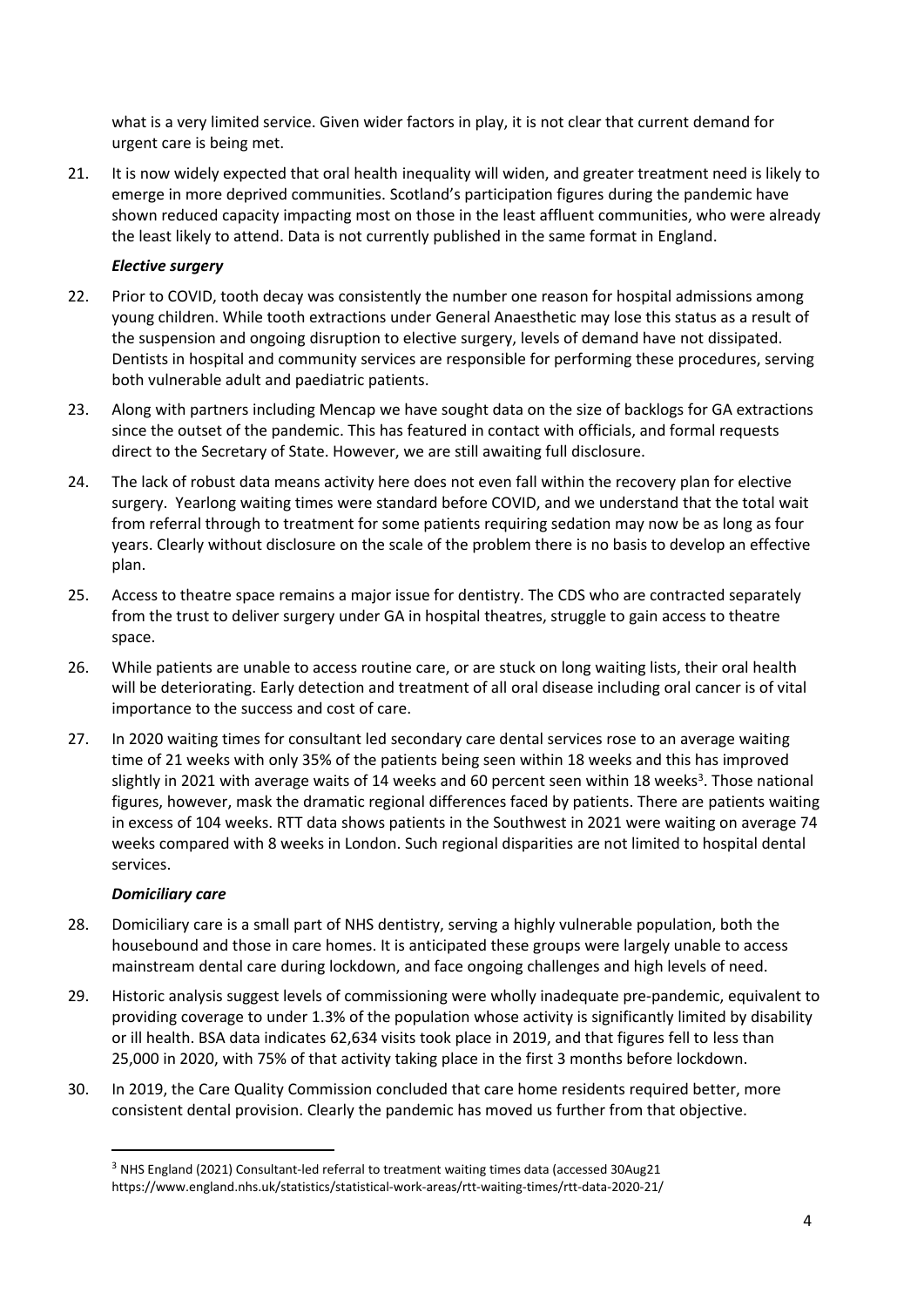## **What capacity is available within the NHS to deal with the current backlog?**

- 31. There are historic limitations on capacity across all NHS dental services. Both long term systemic factors, and policies and approaches adopted during the pandemic risk impeding progress on tackling the backlogs.
- 32. Successive budget cuts to the system at all levels have left the dental profession facing rock bottom morale and while COVID camaraderie has driven the NHS to go above and beyond, the existing workforce is stretched to capacity.

## *Infection Prevention and Control (IPC)*

- 33. Until 26 November 2021, dentistry continued to operate under IPC guidance that had been designed early in the pandemic and this was without question the single biggest limiting factor on capacity across the service. Our most recent research found that nearly two-thirds of practices (62%) estimate they are continuing to operate under 70% of their pre-COVID capacity.
- 34. There is now an updated IPC guidance and associated Standard Operating Procedure in use, but its scope to increase capacity is relatively limited. Nearly a third of dentists have said they have no intention of relaxing their COVID precautions as a result of the new guidance. Half say that the Omicron variant has had a significant impact on their willingness to alter their infection prevention control practices.
- 35. The new model places patients on two pathways, given the likelihood of them suffering from respiratory illness. Those on the non-respiratory pathway can be managed in line with pre-COVID standard infection control precautions. Any placed on the respiratory pathway, based on symptoms of respiratory illness, will remain subject to enhanced precautions, including maintaining 'fallow time' gaps of up to an hour between Aerosol Generating Procedures (AGPs). Screening to determine the pathway takes place both before attendance and on arrival at the practice. Given the prevalence of common winter flus, colds and other respiratory infections, we are concerned that in effect many patients will continue to be subject to the same enhanced infection control practices that severely restrict capacity. As a result, 62% of dentists say they think the new guidance will make little to no difference to the volume of patients they can treat.
- 36. Most courses of dental treatment for example any involving drilling are AGPs, which create airborne particles that can contain pathogens. Since services reopened, following each AGP dentists have been required to leave the treatment room empty for up to an hour before it can be cleaned. This so-called 'fallow time' dramatically reduces the number of patients they can treat. These arrangements remain in place for those patients assigned to the respiratory pathway.

#### *Ventilation*

- 37. 'Fallow time' between appointments can be significantly reduced and patient throughput increased – by installing high-capacity ventilation. While all devolved nations have agreed to fund such equipment, there has been no corresponding commitment in England. The Scottish Government has recently committed £5 million to ventilation, and a further £7.5 million for drills that generate less aerosol. England remains the only UK country to offer dentists no help with the significant cost of improving their ventilation systems.
- 38. Beyond having a transformative effect on throughput of patients, spend on ventilation would also likely be cost neutral given increased patient charge revenues from paying NHS patients.

#### *Funding and contractual arrangements*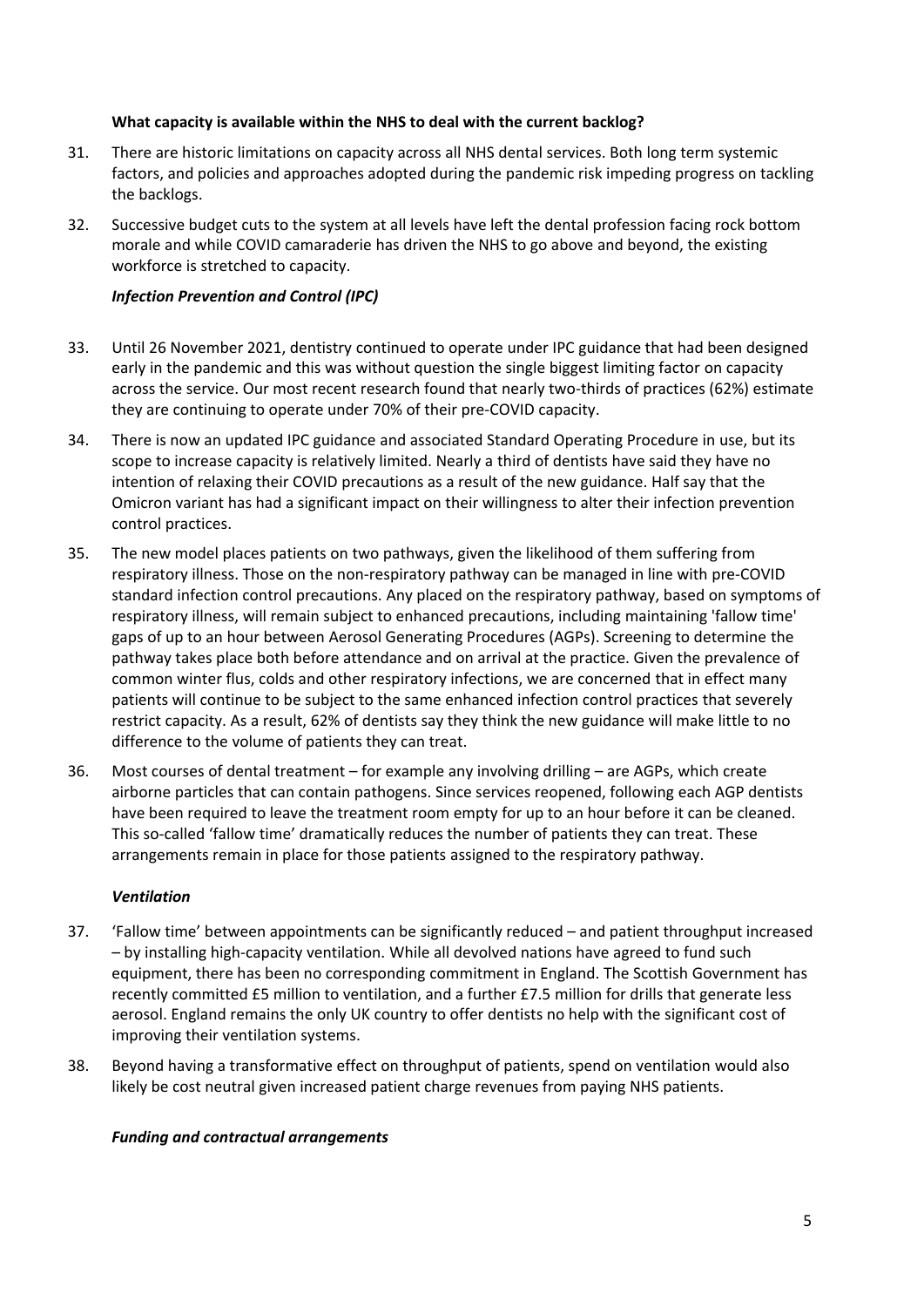- 39. High street NHS providers are contracted to deliver a set number of activity measures called Units of Dental Activity (UDAs). Since the outset of the pandemic NHSE has maintained funding for practices at full contract value, whilst practices have been able to carry out less treatment due to the limitations outlined above.
- 40. Funding has been subject to imposed activity targets from 1 January 2021, which obliged contract holders to hit a threshold of 45% of pre-COVID activity, or face financial penalties. This target rose to 60% from 1 April and then 65% from 1 October. The government stated that this approach was designed to boost patient access. However, this approach has been widely criticised as setting perverse incentives to prioritise routine over urgent care – or 'volume over need' – in order to hit these targets.
- 41. Nearly a third (29%) of practices were unable to meet their 60% target in August, and so will face 'clawback' and need to return a proportion of their contract value. Nearly 1 in 10 practices are below the 'cliff edge' of 36% activity and face the return of the majority of their NHS funding. The continued operation of these targets is having a real impact on the sustainability of thousands of practices, serving millions of patients. They simply cannot hit these targets under current constraints and this threatens their financial viability and in turn provision of NHS dentistry for patients.
- 42. The majority of funds clawed back before the pandemic for contract 'under delivery' were not reinvested in NHS dentistry. In 2019-20, this was approximately £139 million, which represented a substantial loss of access, and over the five years from 2015-16 to 2019-20 over £500 million has been lost. Given the likely volume of practices now facing clawback and the 'cliff edge' this budget must be retained and re-invested locally in NHS dentistry.
- 43. Less NHS dentistry was commissioned and delivered in 2019/20 when compared to a decade ago, and overall spend had fallen in both cash and real terms. In real terms, net Government spend on General Dental Practice in England had been cut by over a third the decade before the start of the pandemic.
- 44. General Dental Services contracts are based on a set, and capped, number of Units of Dental Activity (UDAs), meaning that the number of treatments that can be done in any year is fixed. This means that, if once IPC guidance is fully relaxed practices had capacity to increase the NHS treatment they provide, the contract would prevent them from doing so. This is a clear impediment to clearing the backlog at a time when all efforts should be directed at providing the care patients need. To increase NHS capacity either requires significant additional commissioning or the relaxation of the upper limit on UDAs. Dentists in Northern Ireland and Scotland work to an NHS contract with no such cap on treatments without seeing unaffordable fluctuations or increases in the government spend on NHS dentistry.
- 45. In some local areas, commissioners have used additional new funding to commission urgent care services to meet the current level of demand. These have operated outside of the UDA model, which is particularly ill-suited to delivering urgent treatment. The BDA understands that where these schemes have been established, they have been well-received by practices and have made a significant contribution to alleviating the backlog of urgent care need. Similar schemes could easily be established elsewhere, but it is vital that NHSE provides central direction and support, as well as making funds available.
- 46. While we have welcomed commitments from government to see through reform of the dental contract, under the leadership from NHSE, there is a risk that inertia and a failure to make a decisive break from UDA targets will endanger the pandemic recovery. We have waited for more than a decade for necessary reform to take place and the pandemic has only served to emphasise the need for change. 70 per cent of dentists say that the uncertainty over long-term reforms is having a high impact on their morale.
- 47. The Welsh Government, which until recently operated the same activity-based contractual model, has recognised its incompatibility with delivering care both in the pandemic and beyond, and confirmed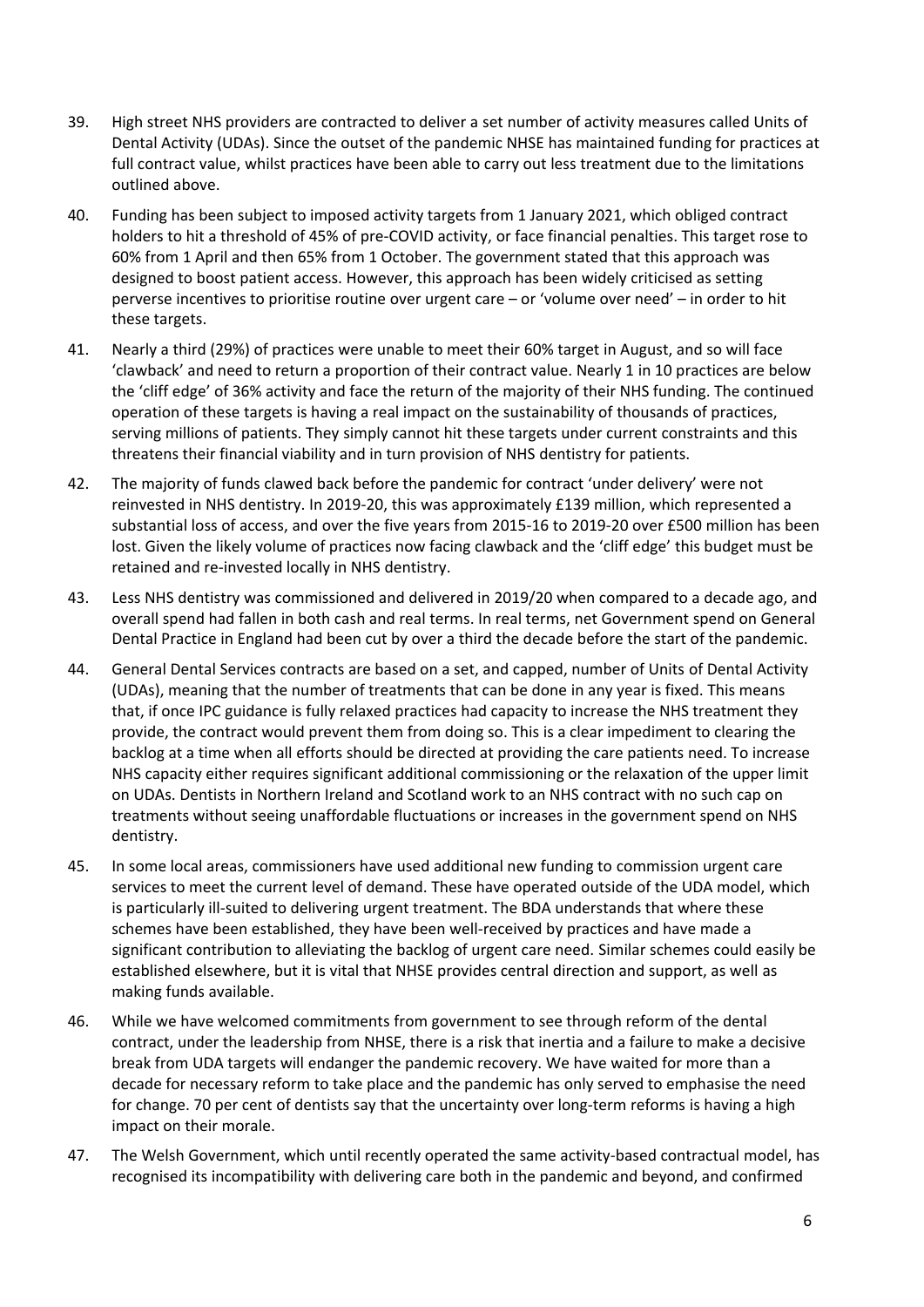there will be no return to UDAs. Both Conservative and Labour parties have committed to reforming the dental contract in England ahead of the 2010 election, and the Health and Social Care Select Committee has previously described the current GDS contract as 'unfit for purpose'. Failure to make a decisive break from this model would further jeopardize the recovery of dental services in England.

48. Patient charge revenue, on which the service has grown increasingly over-reliant, fell by over £0.6b from 2019/20 to 2020/21 as a result of lower patient throughput. Having been in long term decline, direct government contributions have had to reach historically high levels in order maintain operations during the pandemic. We are concerned that patient charge increases will be sought to 'balance the books', and at much higher levels than the recent pattern of annual 5% increases. Given the documented impact charges have on patients' willingness to seek treatment, particularly those on modest incomes, this approach must be avoided.

## *Workforce*

- 49. The pandemic and the government's policy response will likely deepen existing recruitment and retention problems, and accelerate a long term drift away from NHS dentistry.
- 50. In 2020/21 the number of dentists performing NHS activity fell by 951 on the previous year. This reduces the NHS dentist workforce to levels last seen in 2013/14. Given the self-employed nature of the high street dental service it is difficult to create a proxy for Whole Time Equivalent in NHS dentistry. Official data captures the growing number of dentists performing 'some' NHS dentistry, 22,003 dentists in 2009-10, 23,733 dentists in 2020-21. However, figures present those undertaking 5% or 100% NHS work as carrying the same weight, while the total volume of NHS dentistry delivered, and delivered per head, has fallen by as much as 15% in the same period.
- 51. Our most recent research, conducted in early December 2021, found that over 40% of dentists indicate they are now likely to change career or seek early retirement in the next 12 months given the current pressures on the service. Over half state they are likely to reduce their NHS commitment. 1 in 10 estimate their practices will close in the next 12 months.
- 52. We wholeheartedly support calls to legislate for annual workforce planning within the Health and Care Bill. Meaningful data is essential to underpin effective commissioning and delivery of services during the COVID recovery.
- 53. Dentistry is a mixed economy with substantial private provision. Dentists and their teams therefore have a choice whether to work in NHS, mixed or private care. Unless the NHS can offer a better working environment, with an improved contractual framework, then dentists will continue to exit NHS dentistry. This is a pivotal moment for NHS dental care in which dentists have never been more needed to provide NHS services, but increasing numbers of dentists simply cannot keep their practices viable within the NHS framework and so are forced to increase their private provision or leave the profession altogether.

## *Domiciliary care*

- 54. Whereas General Medical Practice has seen a national approach to delivering 'Enhanced Healthcare in Care Homes' through the Directed Enhanced Service, a similar joined up approach is lacking in dentistry. Instead, local commissioners are left to design and fund schemes for their area, leading to a postcode lottery. There are successful schemes in operation, such Residential Oral Care Sheffield, but these cannot be left as local initiatives when their widespread adoption would be of such benefit to an often vulnerable and high-needs patient group.
- 55. NHSE/I should draw on areas with successful local schemes to develop a national approach to meeting the oral health needs of those requiring care outside of the dental practice. This should be supported by a needs assessment to ensure that the level of commissioning is commensurate with the oral health need and delivered through new funding rather than by 'flexible commissioning' that